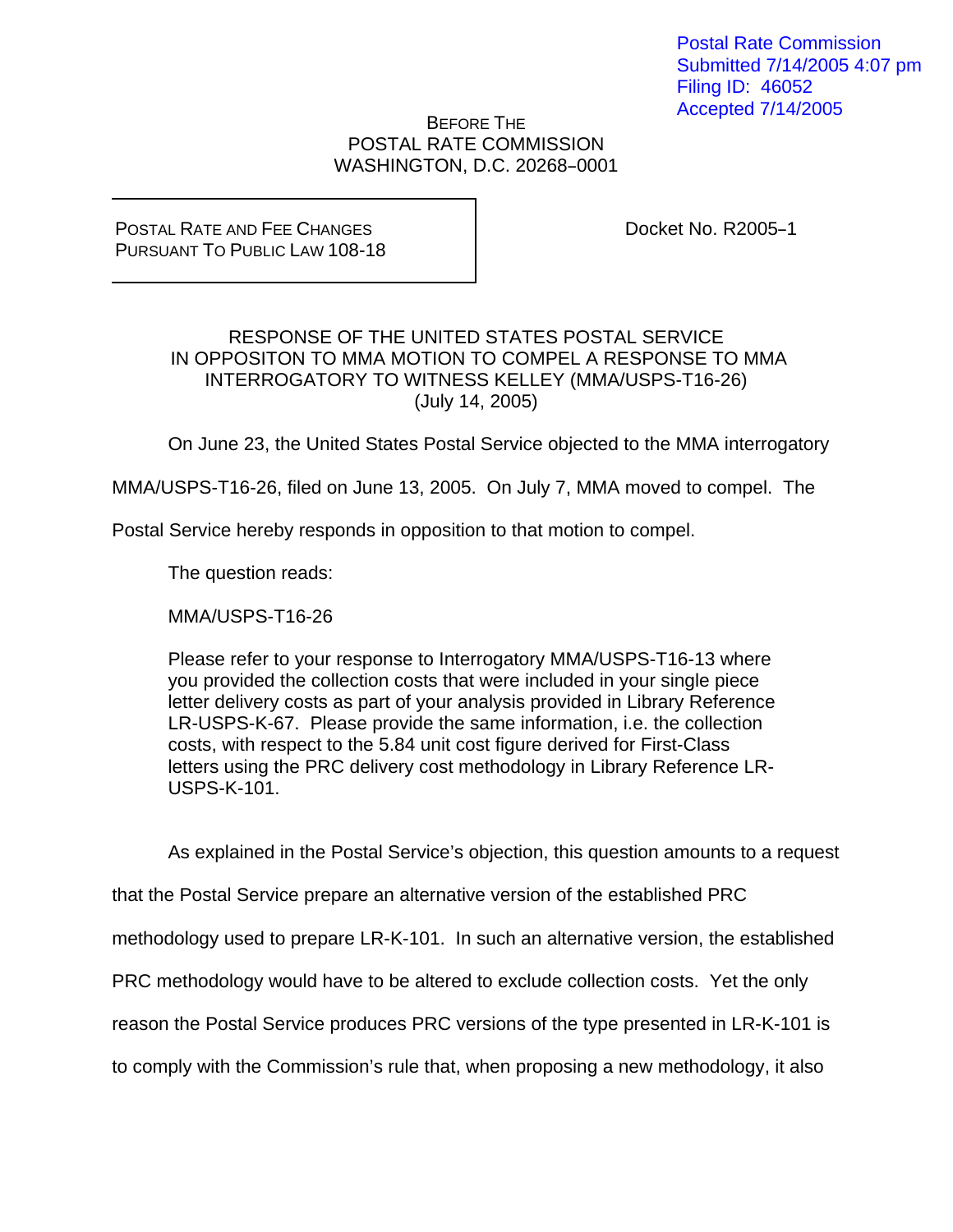must provide results using the pre-existing or established methodology. The Commission, in Order No. 1380 (August 7, 2003) adopting its new rules, was very careful to emphasize that the Postal Service would not be required to sponsor the results emanating from the established methodology, only to provide them. The Postal Service has complied with its obligations under the new rules, and objects to MMA's efforts to treat PRC-version materials provided by the Postal Service the same as the USPS-version materials sponsored by its witnesses, notwithstanding the Commission's clear statements that the status of the two types of presentations is not comparable. Having provided in USPS-LR-K-101 the results of the established PRC methodology, the Postal Service should not further be required to create an additional version of that library reference which may be more to the liking of MMA, but would no longer reflect the established methodology.<sup>1</sup>

 The MMA motion is rife with inconsistencies and inaccuracies. MMA erroneously alleges that its request would not require a "new version" of LR-K-101. Motion at 4. The support it offers for this assertion, however, does not withstand scrutiny. The contention is based solely on the notion that the Postal Service has provided LR-K-145 to respond to a similar request regarding LR-K-67, and the Postal Service "did not object" that LR-K-145 was new version of LR-K-67. *Id.* The mere fact that the Postal Service did not *object* to providing LR-K-145 on the grounds that it constitutes a new version of LR-K-67, however, does not mean that LR-K-145 is *not* a new version of LR-

 $\overline{a}$ 

<sup>1</sup> Any doubt that MMA is seeking exactly that is easily dispelled by review of the final sentence of the MMA Motion, seeking (in bold type, no less) a complete library reference comparable to USPS-LR-K-145, which is an alternative version of the Postal Service version (LR-K-67), but with collection costs excluded. The library reference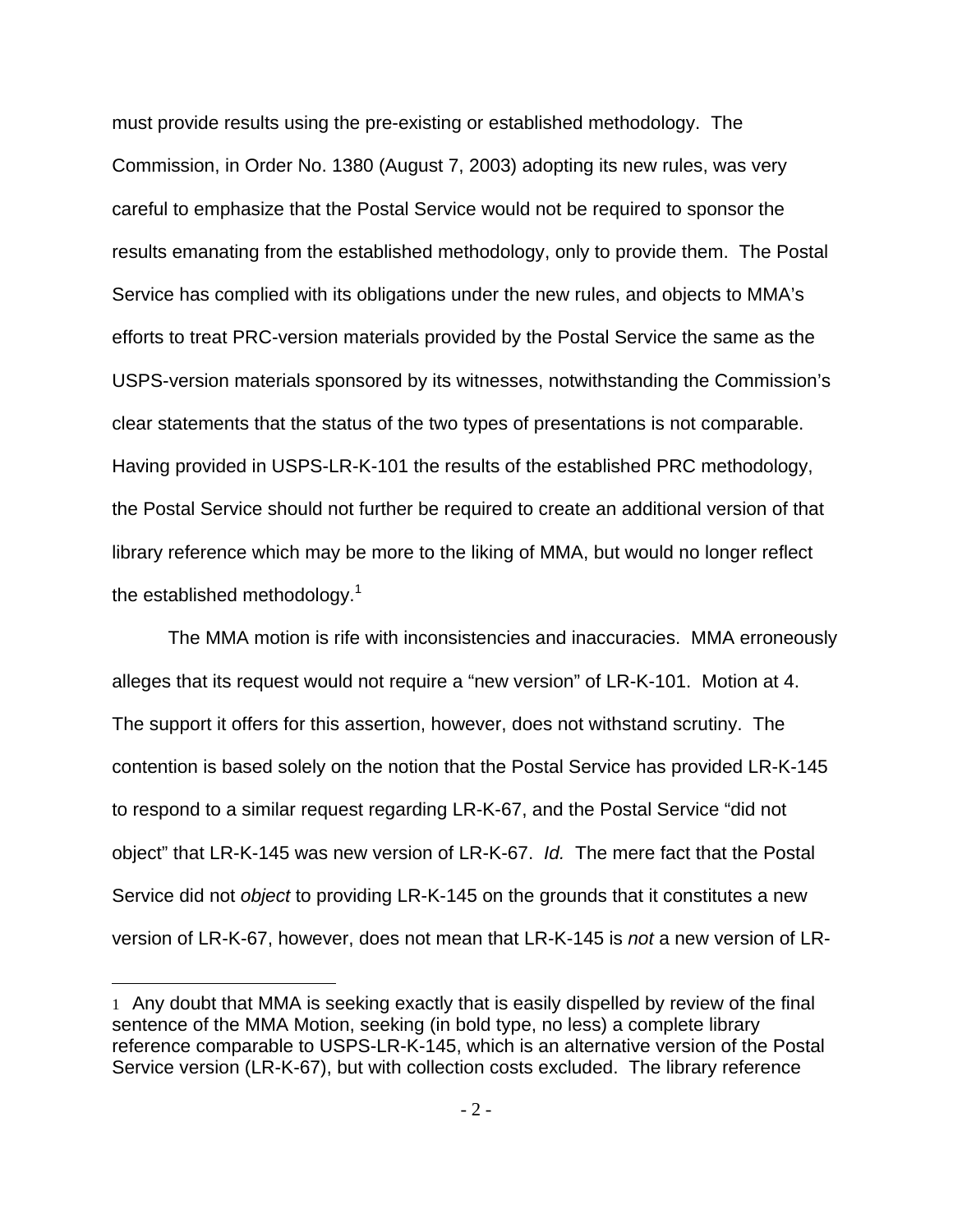K-67. In fact, it is a new version, as simple comparison of the file contents of the two library references will reveal. The Postal Service could have had any number of reasons to refrain from objecting to MMA's request regarding LR-K-67. Among them might be that the Postal Service (unlike MMA) recognizes that its obligations with respect to USPS versions utilizing the new methodologies its witnesses are proposing are broader than its very limited obligations with respect to PRC versions using established methodologies.

 This confusion clouds much of MMA's motion. For example, MMA points to the fact that postal witness Schenk in the last case sponsored a methodology very similar to that presented in LR-K-101, and she responded to a request for the results of an alternative analysis in which collection costs were excluded. Motion at  $4.2<sup>2</sup>$  At that time, of course, the methodology in question was the methodology being proposed by witness Schenk on behalf of the Postal Service. The fact that the Postal Service was willing to undertake such an analysis as a variation of its proposed methodologies has no bearing on whether MMA should have the burden of conducting its own analysis when MMA wishes to propose a variation of the established methodology.

 MMA's motion is particularly disingenuous with respect to its discussion of the relative burden of producing the requested analysis. MMA correctly notes that the Postal Service in this case has had to make several revisions in its response to MMA's request (MMA/USPS-T16-13) for the comparable information regarding K-67. Motion at

1

MMA seeks, therefore, is a PRC version (LR-K-101), but with collection costs excluded. 2 One has to wonder as to the basis on which MMA purports to characterize "the ease" (Motion at 4) with which witness Schenk was able to respond. In reality, MMA cannot possibly know what burden was involved for witness Schenk to conduct the analysis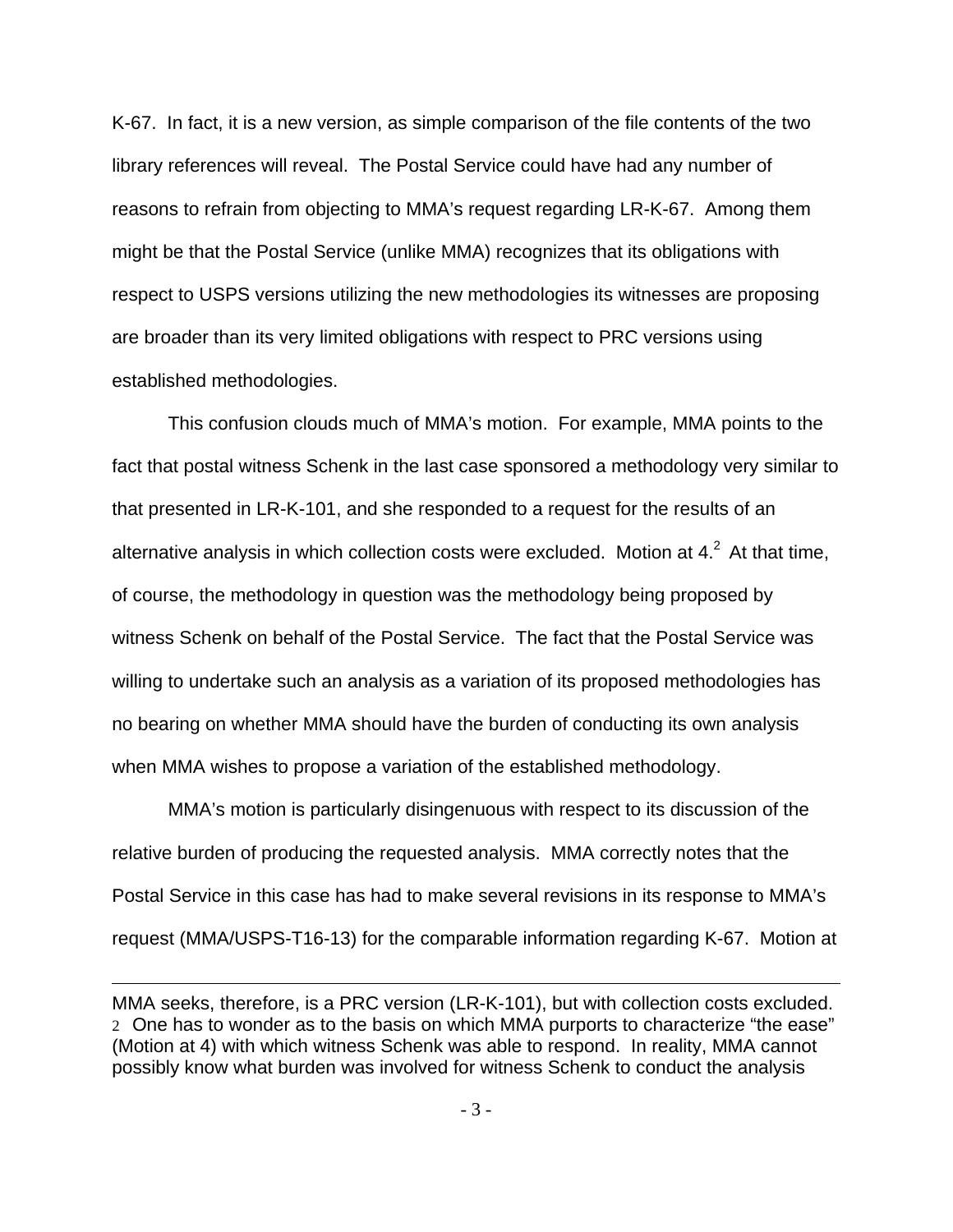2-3. Essentially, however, these revisions were the result of the Postal Service attempting to provide the information MMA had requested without preparing a complete alternative version of K-67. Attempting to take short cuts led to several misfires. Ultimately, however, even when the Postal Service had corrected all of the problems and filed a fully responsive answer on June 17, MMA requested that, in order for MMA to be able to more easily follow what produced those results, a separate library reference be provided with a full alternative version of K-67. At MMA's informal request, that was done, and K-145 was filed on June  $30<sup>3</sup>$  Having insisted on a full alternative version of K-67, it is thus ironic in the extreme for MMA to now suggest that it is not requesting a full alternative version of K-101.

 Clearly, the Postal Service has already devoted considerable time and effort in this case, both formally and informally, to assist MMA's attempts to learn more about collection costs and rate category delivery costs. Of course, the efforts by the Postal Service thus far have related to K-67 and the Postal Service's proposed methodology. But, as MMA's motion goes to great lengths to point out, in the last case, witness Schenk explained the steps necessary to provide the requested information using LR-J-117, which is (in MMA's words) "very similar" to USPS-LR-K-101, the established methodology on which MMA's instance request is focused. Attachments E and F to MMA's Motion. It is therefore ludicrous for MMA to assert that "only the Postal Service can perform and describe the complicated steps necessary to identify and remove

 $\overline{a}$ 

required for her response.

<sup>3</sup> In fact, MMA was provided the contents of that library reference informally on June 20. USPS-LR-K-145 was not filed until June 30 because MMA did not inform the Postal Service until June 29 that it wished for the material to be filed as a formal library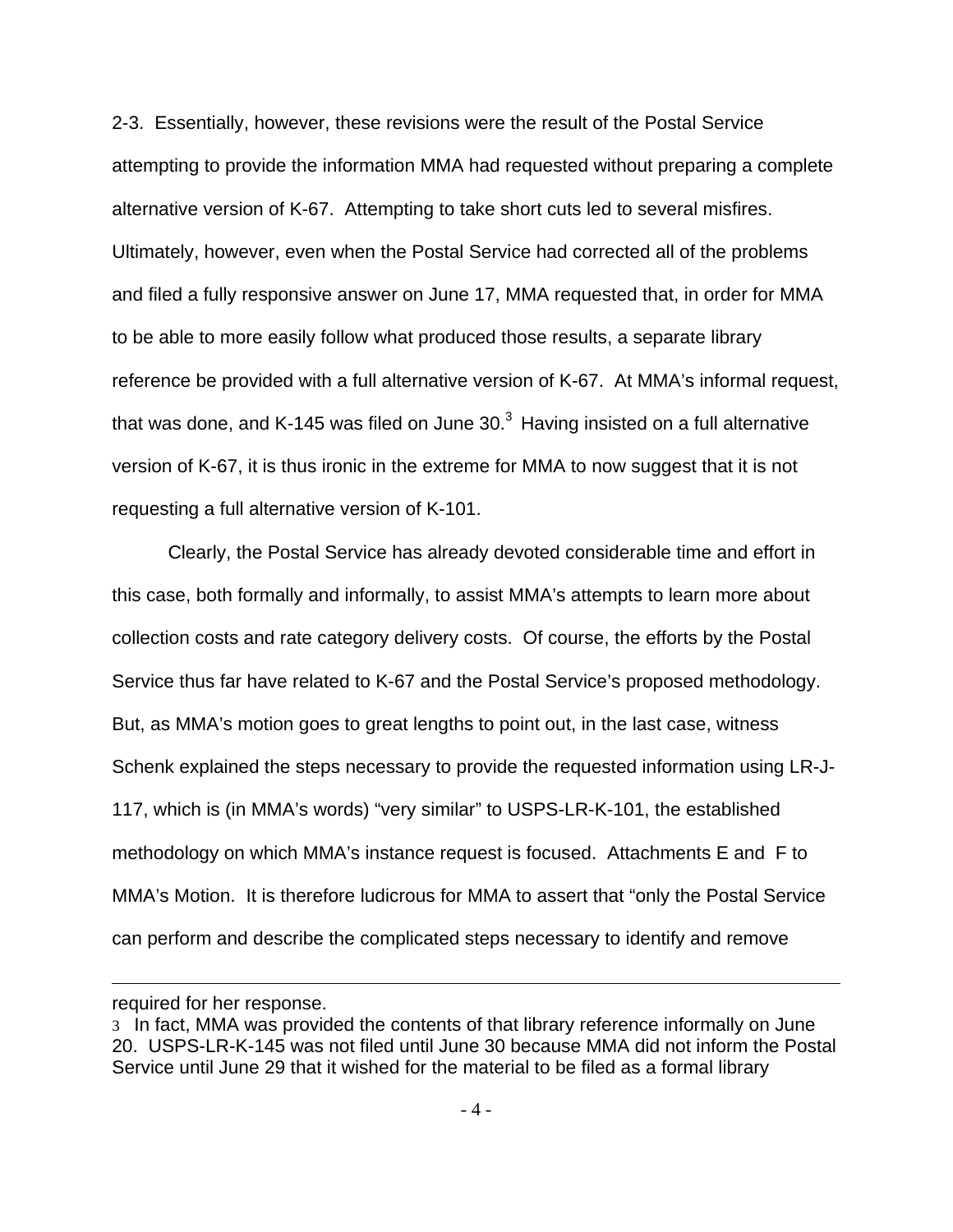collection costs from the analysis" (Motion at 3), and that "sustaining the Postal Service's objection would place on MMA the undue, likely impossible burden of guessing how to unbundle collection costs from the delivery costs shown in Library Reference USPS-LR-K-101" (Motion at 4). The MMA motion (at 4-5) claims that "the Postal Service alone holds the keys to removing the collection costs from Library Reference USPS-LR-K-101," and then goes so far as to suggest that unless the Postal Service is required to respond "MMA, and more importantly, the Commission will not be able to determine the [unit delivery costs, excluding collection costs]."

 These claims are disturbing for several reasons. First, MMA would have the Commission believe that any time new analysis must be conducted by the Postal Service, it can be conducted with ease and without undue burden, but if MMA has to conduct the very same analysis, the burden automatically becomes undue, if not impossible. Reliance on such a standard to resolve discovery disputes would be a patent violation of due process. The less effort a party devoted to the case, the greater its ability to assert that it was incapable of advancing its own interests, and that the burden to do so by the Postal Service would always be less than its own burden. There is no suggestion anywhere in the motion that MMA, despite the great deal of information at its disposal regarding both the proposed methodology (from this case) and the established methodology (from the last case) has lifted so much as one little finger to attempt to conduct the requested analysis on its own. MMA makes the abstract claim that it is "likely impossible" for MMA to obtain the information it wants, but there is no factual claim that MMA has even tried to do so, much less tried and failed. MMA does

reference.

 $\overline{a}$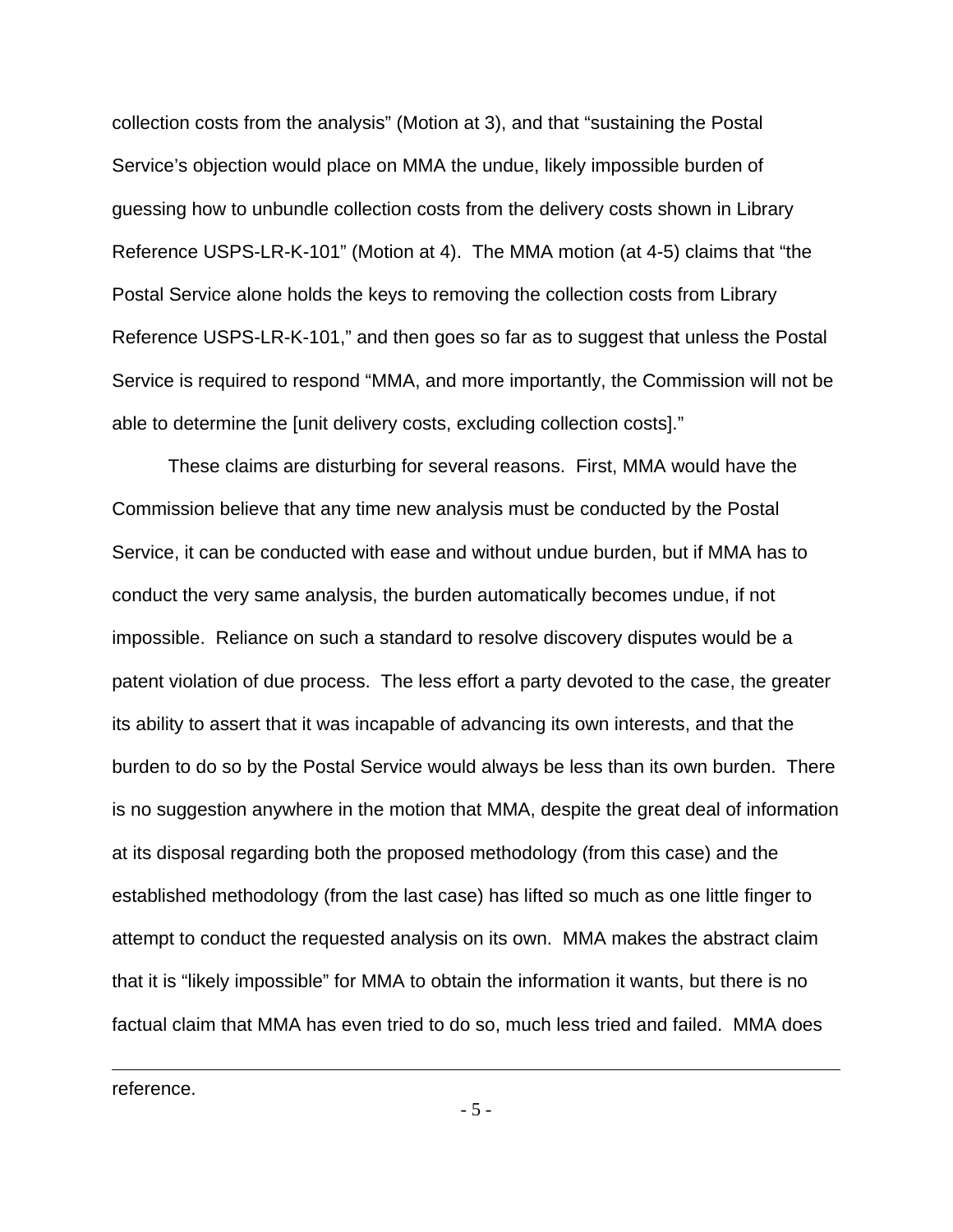not identify any data inputs it might be lacking to conduct the analysis. MMA wishes simply to rely on its claims that the Postal Service alone holds "the key," yet attaches to its motion a response from witness Schenk that seems to outline just such a key that has been available to MMA for at least three years.

 Equally disturbing is the contention that, despite the fact that LR-K-101 is provided as a PRC version, the Commission itself "would not be able to determine" unit delivery costs without collection costs. Such a view underscores the concerns that the Postal Service has continually expressed about the status of PRC versions. The Postal Service, as noted earlier, does not sponsor those versions. If, as MMA alleges, the Commission is incapable of understanding the mechanics of those versions, then what proper role can those versions possibly play in these proceedings? Moreover, in this instance, MMA is seeking to compel the Postal Service to inject a variation of a PRC version which, by virtue of the variation, no longer constitutes the established methodology. Since this variation, like the established methodology itself, would not be sponsored either by the Postal Service or by any other witness, how can it have any evidentiary status?

 MMA seeks to inject a complete red herring into its Motion on page 5. There, MMA states that changes in the Postal Service's volume variability methodology have caused a noticeable increase (relative to the last rate case) in the collection costs of interest to MMA. Those changes, however, have nothing to do with the methodologies of either LR-K-67 or LR-K-101. Both library references simply take the subclass city carrier costs (including collection costs) as inputs from their respective versions of the CRA. As counsel for MMA was informed by postal counsel, understanding of the

- 6 -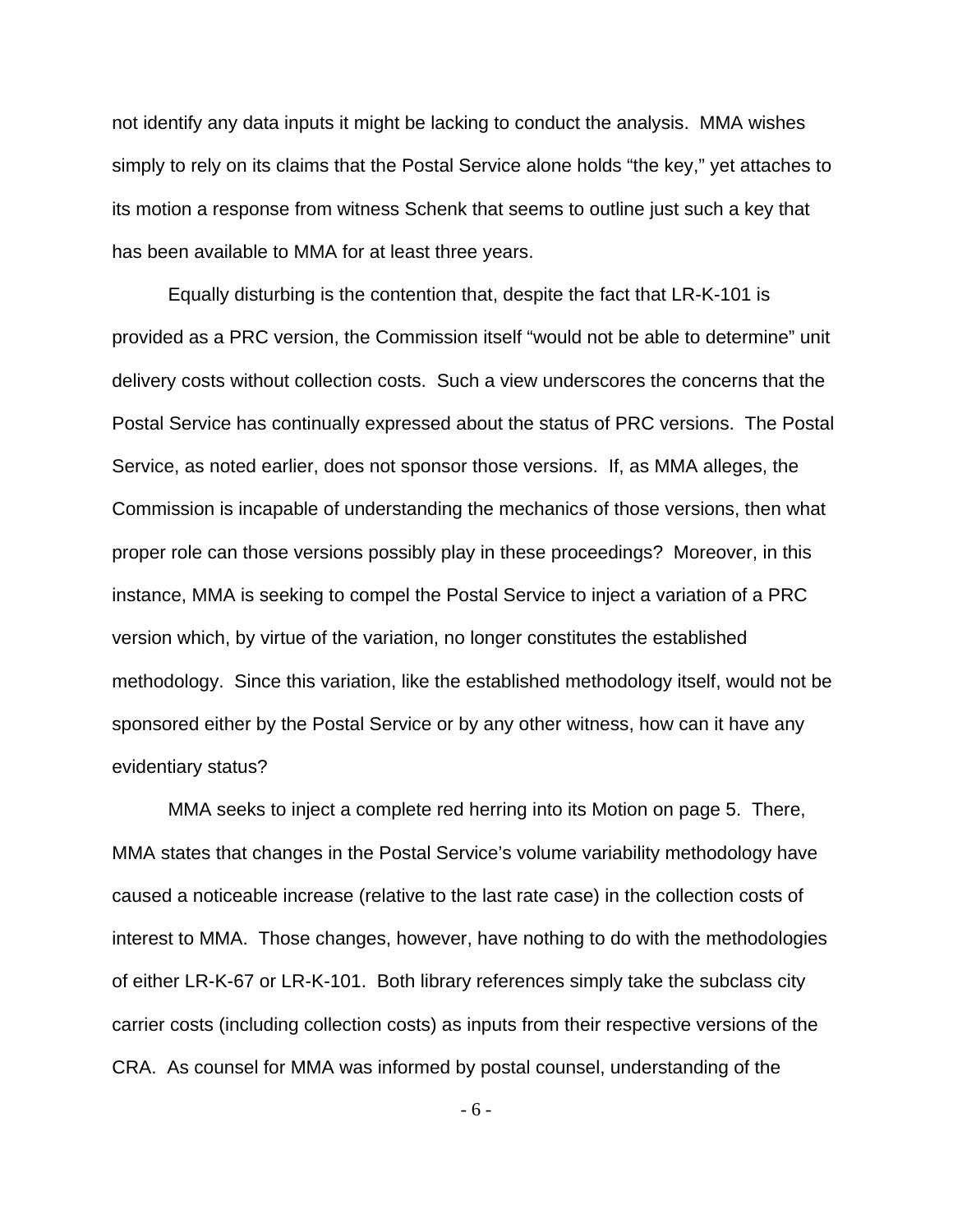differences between the USPS and PRC versions of city carrier subclass costs would come not from any inquiry regarding either LR-K-67 or LR-K-101, but rather from inquiry to the Postal Service's witnesses with respect to the new city carrier methodology and subclass base year costs. For whatever reasons, MMA chose not to pursue such inquiries. It cannot now be heard to claim that its request with respect to LR-K-101 must be granted in order to allow the Commission to evaluate the merits of the new city carrier methodology, as nothing within LR-K-101 (or LR-K-67 for that matter) will shed any light on the issue of, between the proposed methodology and the established methodology for the treatment of Cost Segment 7 costs, which allows better analysis of the full range of causal components of city carrier activities, including collection. Since MMA chose not to seek to elicit evidence from the sources identified as capable of actually addressing that issue, MMA's purported concerns regarding the matter ring entirely hollow, and can have no bearing on its motion to compel the unrelated material sought in the instant request.

 The concluding sentence of MMA's motion to compel makes very clear that MMA is seeking nothing less than a library reference which would constitute an alternative version of the established methodology presented in LR-K-101. In presenting LR-K-101, the Postal Service fulfilled its obligation regarding provision of the established methodology. While the Postal Service has already answered numerous questions about LR-K-101, it should not be required to go even further and provide alternative versions of that library reference. If MMA is interested in generating an alternative version of the established methodology, the burden of doing so properly falls on MMA. There is no reason to believe that MMA is lacking any of the inputs necessary to

- 7 -